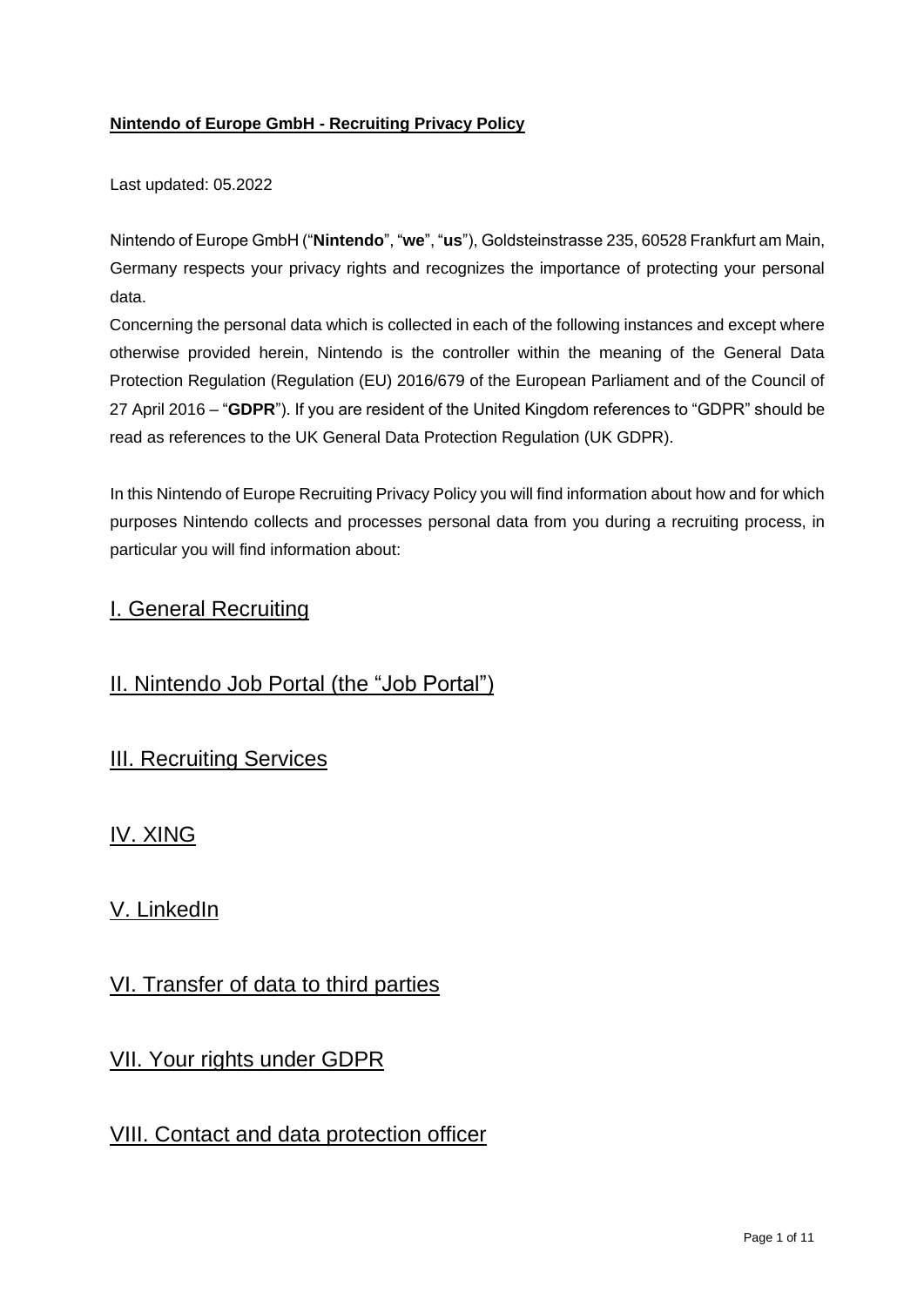# **I. General Recruiting**

Nintendo participates in many recruiting exhibitions and events. In the context of such events, you might provide us with documents such as your CV or your contact data so we can stay in touch with you as a potential employee or to apply directly for a job (not via our recruiting tool "Job Portal").

### **1. What personal data we collect and how data is used (purpose of processing)**

- 1.1 If you apply for a job via our recruiting specialists at an event or if you, following an event, apply for a job, we process your data (such as name, your email address, your date of birth, your postal address and your phone number), and the documents you provided (CV, certificates, letters, including the data contained therein to your person and your qualification) as well as information and messages additionally provided by you such as your planned starting date, your period of notice or your motivation why you would like to apply, for the purposes of processing your application, including the preparation and conduct of job interviews and recruitment tests and the evaluation of the results and as otherwise necessary within the application process. We contact you in the course of the application process to inform you about the status of your application or to invite you to a job interview or a recruitment test. During the application process, our HR department will first process your documents. Should your application fit the requirements for the position, your personal and documents will be forwarded to the relevant department.
- 1.2 The legal basis for the processing referred to in Section 1.1 is Section 26 para. 1 sentence 1 of the German Federal Data Protection Act (Bundesdatenschutzgesetz). The processing is necessary for entering into a potential employment relationship.
- 1.3 During the hiring process, your documents will also be made available to the works council for inspection. We hereby fulfil our legal obligations regarding the codetermination rights of the works council.

### **2. Storage time**

If you apply for an open position, your personal data will be generally deleted within six months after the end of the application process, unless you gave your consent that we may store your data for a longer period and inform you about suitable job offers in the future (Art. 6 para. 1 (a) GDPR).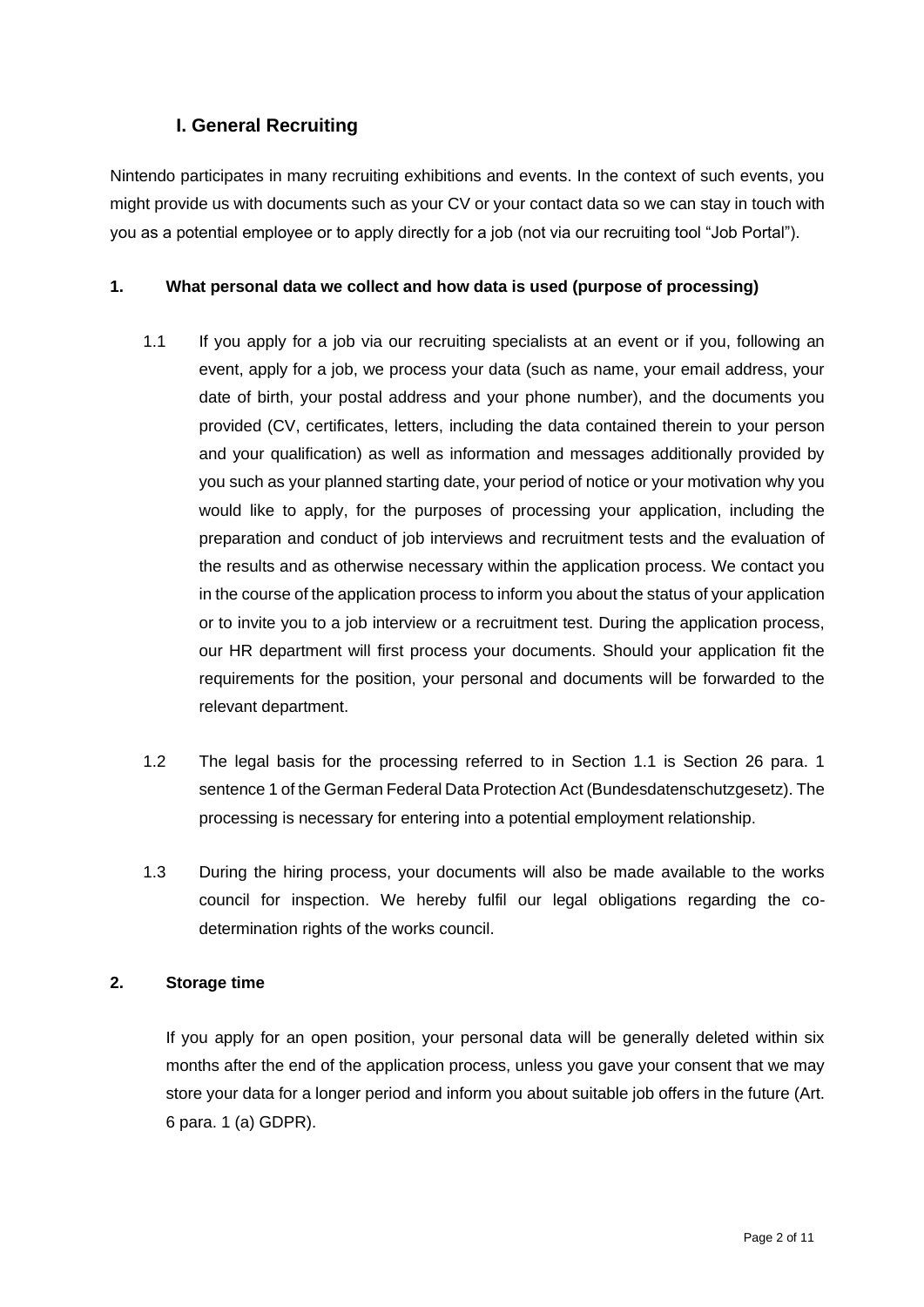If you do not apply for a specific position, but you provide us with you contact data, your CV or other personal data to be considered with open positions in the future and subject to your consent, we store and process your data for a longer period and inform you about suitable job offers in the future (Art. 6 para. 1 (a) GDPR).

In case you accepted a job offer by us, your application data will be stored in your personnel file.

# **II. Nintendo Job Portal (the "Job Portal")**

Nintendo operates on its website the Nintendo Job Portal which provides the option to directly apply for jobs. If you submit a job application via the Job Portal to Nintendo the following applies:

### **1. What information we process and how information is used (purposes of processing)**

- 1.1 If you apply for a job via the Job Portal, we process your application data (such as name, your email address, your date of birth, your postal address and your phone number), and the files you provided (CV, certificates, letters, including the data contained therein to your person and your qualification) as well as information and messages additionally provided by you such as your planned starting date, your period of notice or your motivation why you would like to apply, for the purposes of processing your application, including the preparation and conduct of job interviews and recruitment tests and the evaluation of the results and as otherwise necessary within the application process. We contact you in the course of the application process to inform you about the status of your application or to invite you to a job interview or a recruitment test. During the application process, our HR department will first process your documents. Should your application fit the requirements for the position, your personal and documents will be forwarded to the relevant department.
- 1.2 The legal basis for the processing referred to in Section 1.1 is Section 26 para. 1 sentence 1 of the German Federal Data Protection Act (Bundesdatenschutzgesetz). The processing is necessary for entering into a potential employment relationship.
- 1.3 During the hiring process, your documents will also be made available to the works council for inspection. We hereby fulfil our legal obligations regarding the codetermination rights of the works council.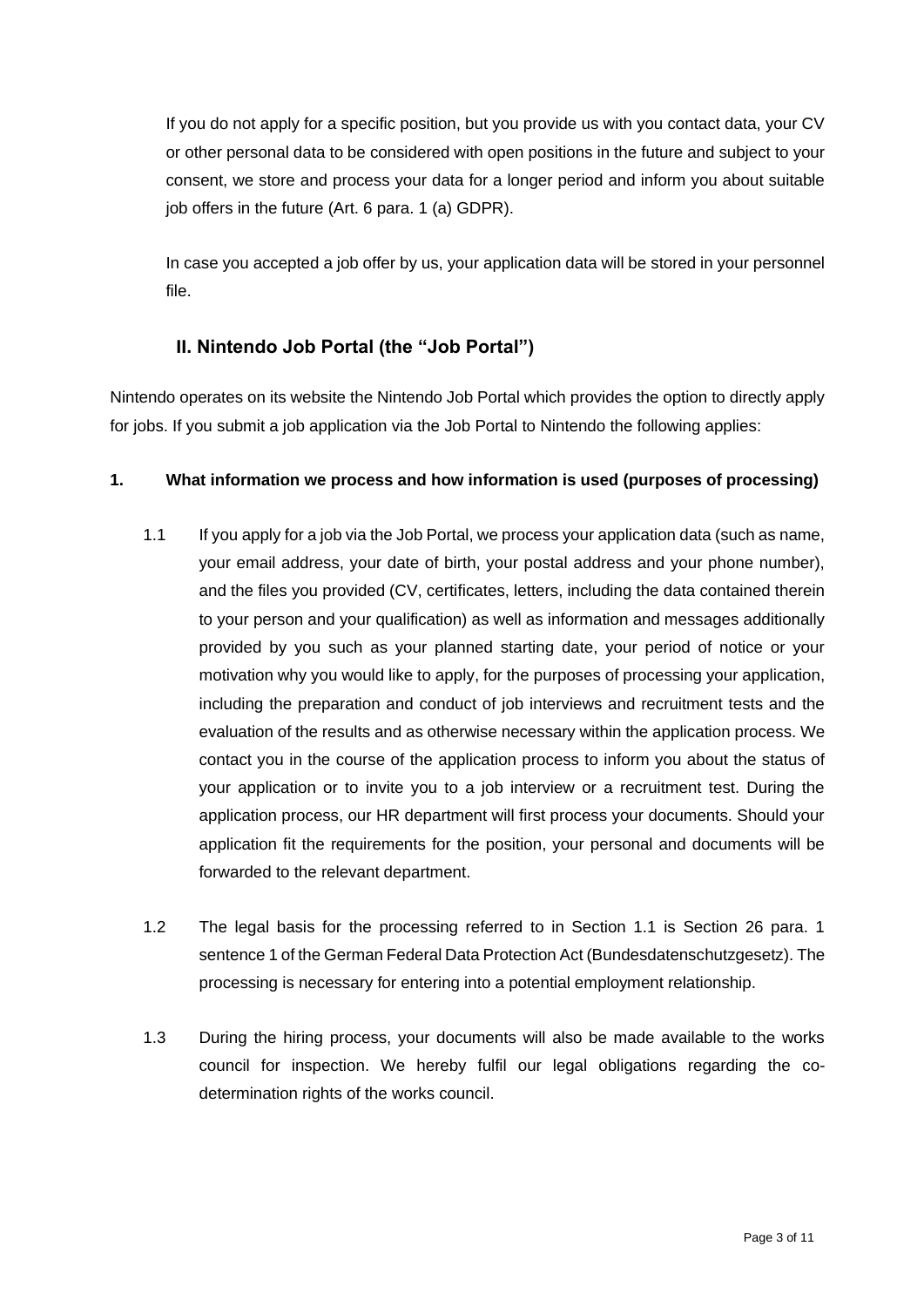### **2. Processing of your personal data when visiting our websites**

Information about what information is transferred from your Internet browser to the Nintendo server when you visit our website and for which purposes we process the information as well as information about cookies used on our websites is contained in our [Website Privacy](https://www.nintendo.co.uk/Legal/Website-Privacy-Policy/Website-Privacy-Policy-637785.html)  [Policy.](https://www.nintendo.co.uk/Legal/Website-Privacy-Policy/Website-Privacy-Policy-637785.html)

#### **3. Storage time**

Your personal data will be generally deleted within six months after the end of the application process unless you gave your consent that we may store your data for a longer period and inform you about suitable job offers in the future (Art. 6 para. 1 (a) GDPR). In case you accepted a job offer by us, your application data will be stored in your personnel file.

### **III. Recruiting Services**

Nintendo uses recruiting service platforms (for example, tietalent.com) to connect with possible applicants. In the context of such services, the service provider might provide us with documents (which you provided to the service provider beforehand) such as your CV or your contact data so we can get in touch with you as a potential employee (not via our recruiting tool "Job Portal").

#### **1. What personal data we collect and how data is used (purpose of processing)**

1.1 If your application profile is linked to our company profile by the recruiting service platform, we process your data (such as name, your email address, your date of birth, your postal address and your phone number) and the documents you provided to the recruiting service platform (CV, certificates, letters, including the data contained therein to your person and your qualification) as well as information and messages additionally provided by you to the recruiting service platform such as your planned starting date, your period of notice or your motivation why you would like to apply, for the purposes of processing your application, including the preparation and conduct of job interviews and recruitment tests and the evaluation of the results and as otherwise necessary within the application process. We contact you in the course of the application to invite you to a job interview or a recruitment test. During the application process, our HR department will first process your documents. Should your application fit the requirements for the position, your personal and documents will be forwarded to the relevant department.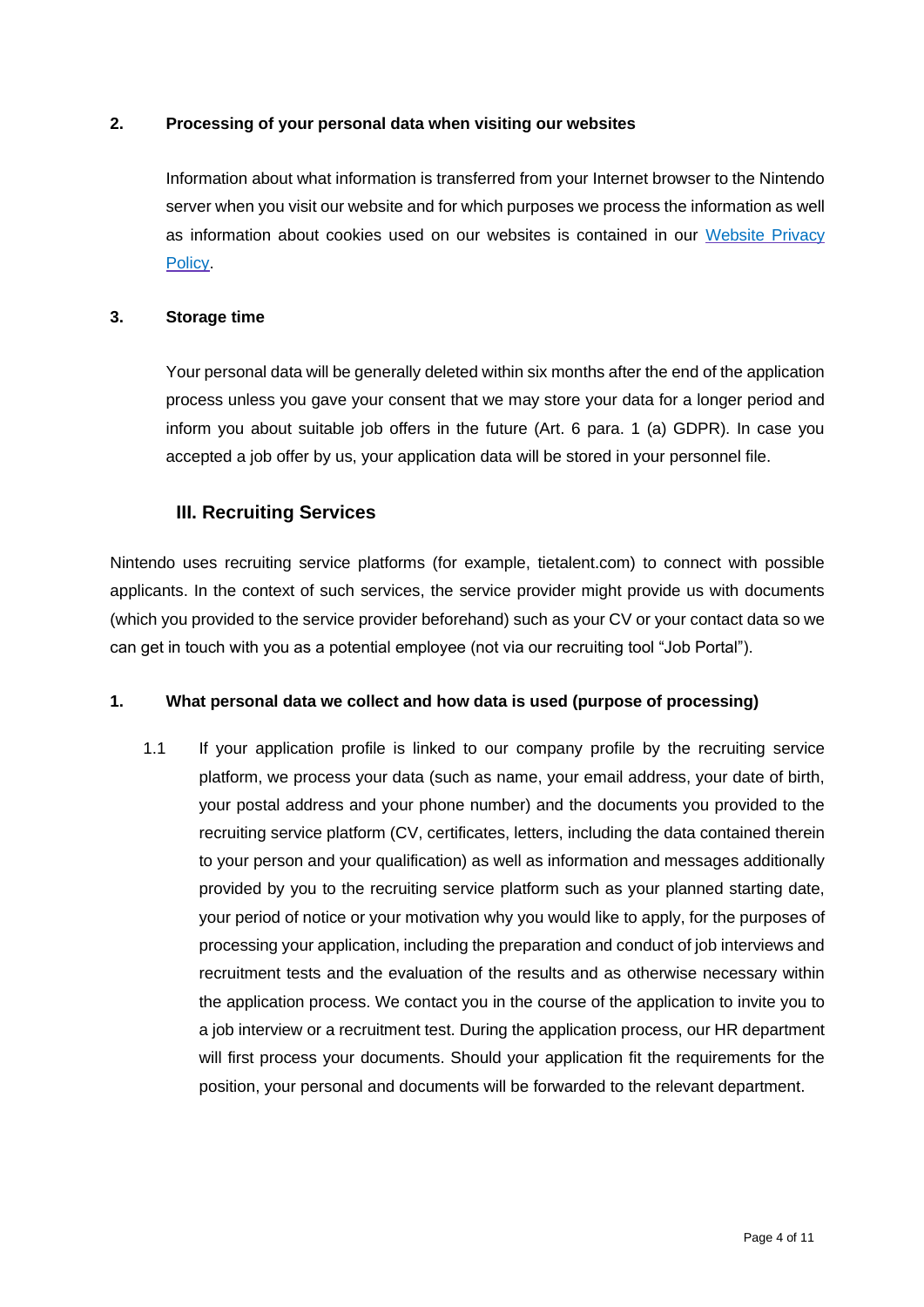- 1.2 The legal basis for the processing referred to in Section 1.1 is Section 26 para. 1 sentence 1 of the German Federal Data Protection Act (Bundesdatenschutzgesetz). The processing is necessary for entering into a potential employment relationship.
- 1.3 During the hiring process, your documents will also be made available to the works council for inspection. We hereby fulfil our legal obligations regarding the codetermination rights of the works council.

### **2. Storage time**

If you apply via a recruiting service platform for an open position, your personal data will be generally deleted within six months after the end of the application process, unless you gave your consent that we may store your data for a longer period and inform you about suitable job offers in the future (Art. 6 para. 1 (a) GDPR). In case you accepted a job offer by us, your application data will be stored in your personnel file.

## **IV.XING**

Nintendo operates a company profile (the "**Xing Profile**") on XING, a platform operated by New Work SE, Am Sandkai 1, 20457 Hamburg, Germany ("**Xing**"). We use the Xing Profile to inform about our company and to get into contact with potential employees.

### **1. What personal data we collect and how data is used (purposes of processing)**

1.1 Users have the opportunity to contact us with our Xing Profile. We process the available profile data of the users (such as job title, company name, industrial sector, education, contact details, photo) and the content of the message to process the enquiries of the users and respond to their requests.

The legal basis for this processing is the provision of the services users have requested (Art. 6 para. 1 (b) GDPR).

1.2 If a user submits an application to us via Xing, we process the application data (such as name, email address, date of birth, postal address and phone number), the files provided by the user (CV, certificates, letters, including the personal data contained therein and the qualification) as well as information and messages additionally provided by the user for the purposes of processing the user's application, including the preparation and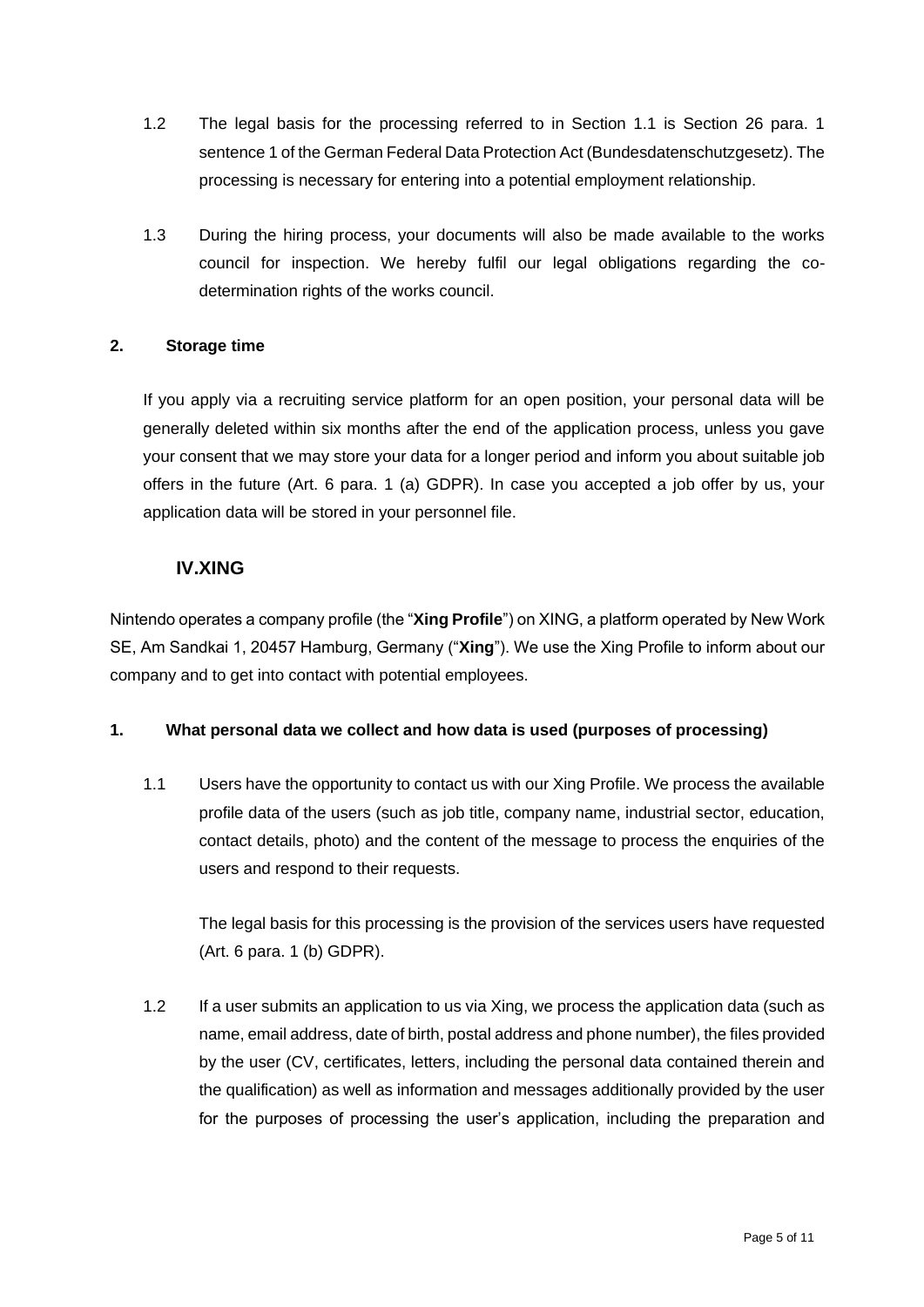conduct of job interviews and recruitment tests and the evaluation of the results, and as otherwise necessary within the application process. We contact the user in the course of the application process to inform the user about the status of his/her application or to invite the user to a job interview or a recruitment test. During the application process, our HR department will first process the documents. Should the application fit the requirements for the position, the personal data and documents will be forwarded to the relevant department. The legal basis for the aforementioned processing is Section 26 para. 1 sentence 1 of the German Federal Data Protection Act (Bundesdatenschutzgesetz). The processing is necessary for entering into a potential employment relationship.

- 1.3 During the hiring process, documents of the user will also be made available to the works council for inspection. We hereby fulfil our legal obligations regarding the codetermination rights of the works council.
- 1.4 The personal data will be generally deleted within six months after the end of the application process unless the user gave us his/her consent that we may store the data for a longer period and inform the user about suitable job offers in the future (Art. 6 para. 1 (a) GDPR). In case the user accepted a job offer by us, the application data will be stored in his/her personnel file.
- 1.5 We may contact a user if the user's profile raises our interests. In this case, we process the user's profile data. The legal basis is Art. 6 para.1 (f) GDPR. We have a legitimate interest to contact other users via Xing.
- 1.6 If a user registers for an event organized by us via our Xing Profile, we process the profile data to enable the registration and participation. The legal basis is Art. 6 para. 1 (b) GDPR.
- 1.7 Users have the opportunity to share, comment on or "Like" our posts. We process data of the user and the respective interaction to process the enquiries of the users and respond to their requests. The legal basis for this processing is the provision of the services users have requested (Art. 6 para. 1 (b) GDPR).

#### **2. How Xing processes your personal data**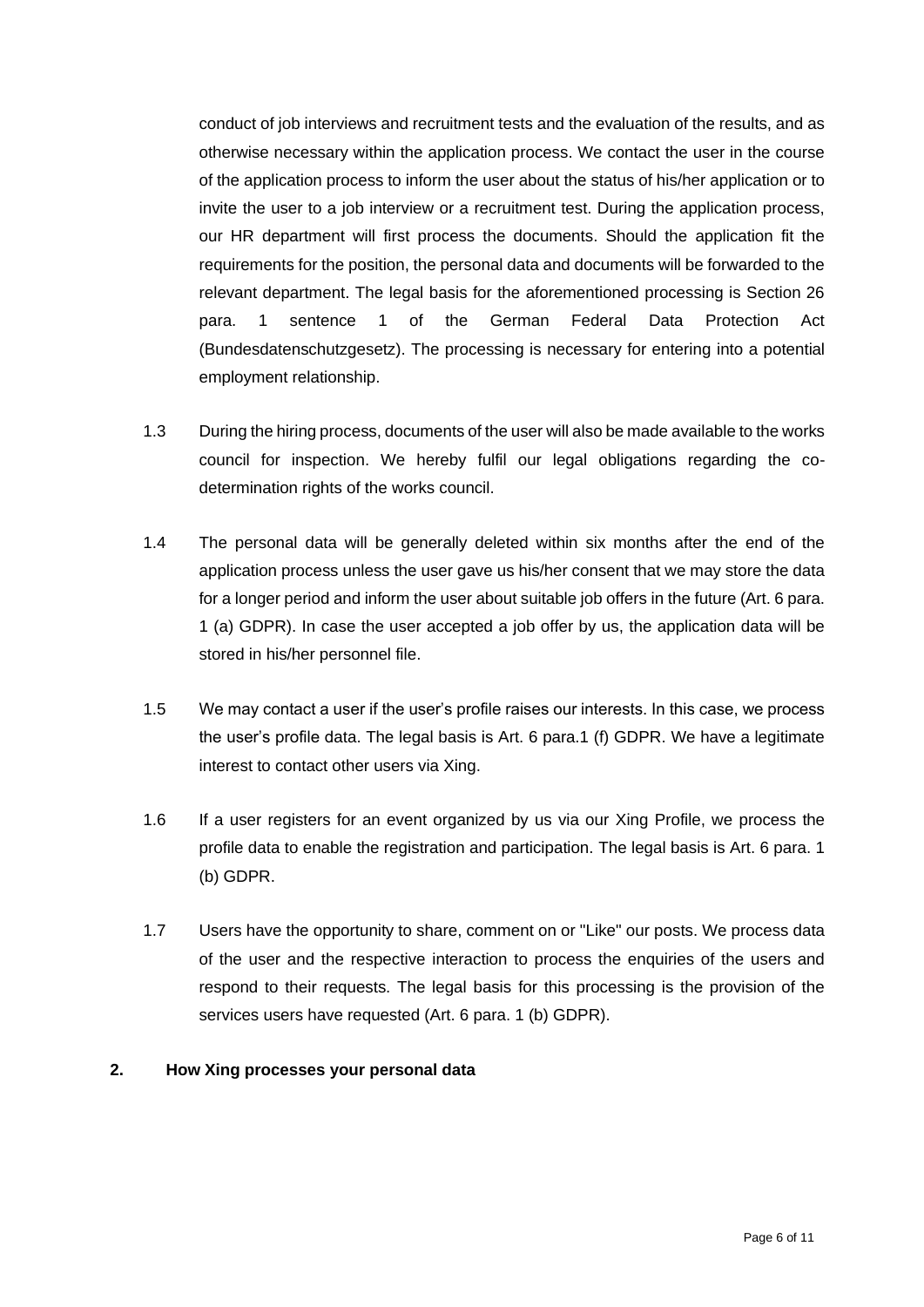With each visit of our Xing Profile or with each interaction with our posts, Xing may process personal data. Xing may also place cookies (which are small files downloaded to the users' devices). We do not and cannot control this data processing. For more information on how and for what purposes Xing collects, processes personal data and the users' rights and options to protect the privacy, please see the Xing Privacy Policy at [https://privacy.xing.com/en/privacy-policy.](https://privacy.xing.com/en/privacy-policy)Please note that Xing may process or transfer user data in respectively to the United States or other countries outside the European Economic Area.

# **V. LinkedIn**

Nintendo operates a company profile (the "**LinkedIn Profile**") on LinkedIn, a platform operated by LinkedIn Ireland Unlimited Company, Wilton Place, Dublin 2, Ireland. We use the LinkedIn Profile to inform about our company and to get into contact with potential employees.

### **1. What personal data we collect and how data is used (purposes of processing)**

- 1.1 Users have the opportunity to contact us with our LinkedIn Profile. We process the available profile data of the users (such as job title, company name, industrial sector, education, contact details, photo) and the content of the message to process the enquiries of the users and respond to their requests.
- 1.2 The legal basis for this processing is the provision of the services users have requested (Art. 6 para. 1 (b) GDPR).If an user submits an application to us via LinkedIn, we process the application data (such as name, email address, date of birth, postal address and phone number), the files provided by the user (CV, certificates, letters, including the personal data contained therein and the qualification) as well as information and messages additionally provided by the user for the purposes of processing the user's application, including the preparation and conduct of job interviews and recruitment tests and the evaluation of the results, and as otherwise necessary within the application process. We contact the user in the course of the application process to inform the user about the status of his/her application or to invite the user to a job interview or a recruitment test. During the application process, our HR department will first process the documents. Should the application fit the requirements for the position, the personal data and documents will be forwarded to the relevant department. The legal basis for the aforementioned processing is Section 26 para. 1 sentence 1 of the German Federal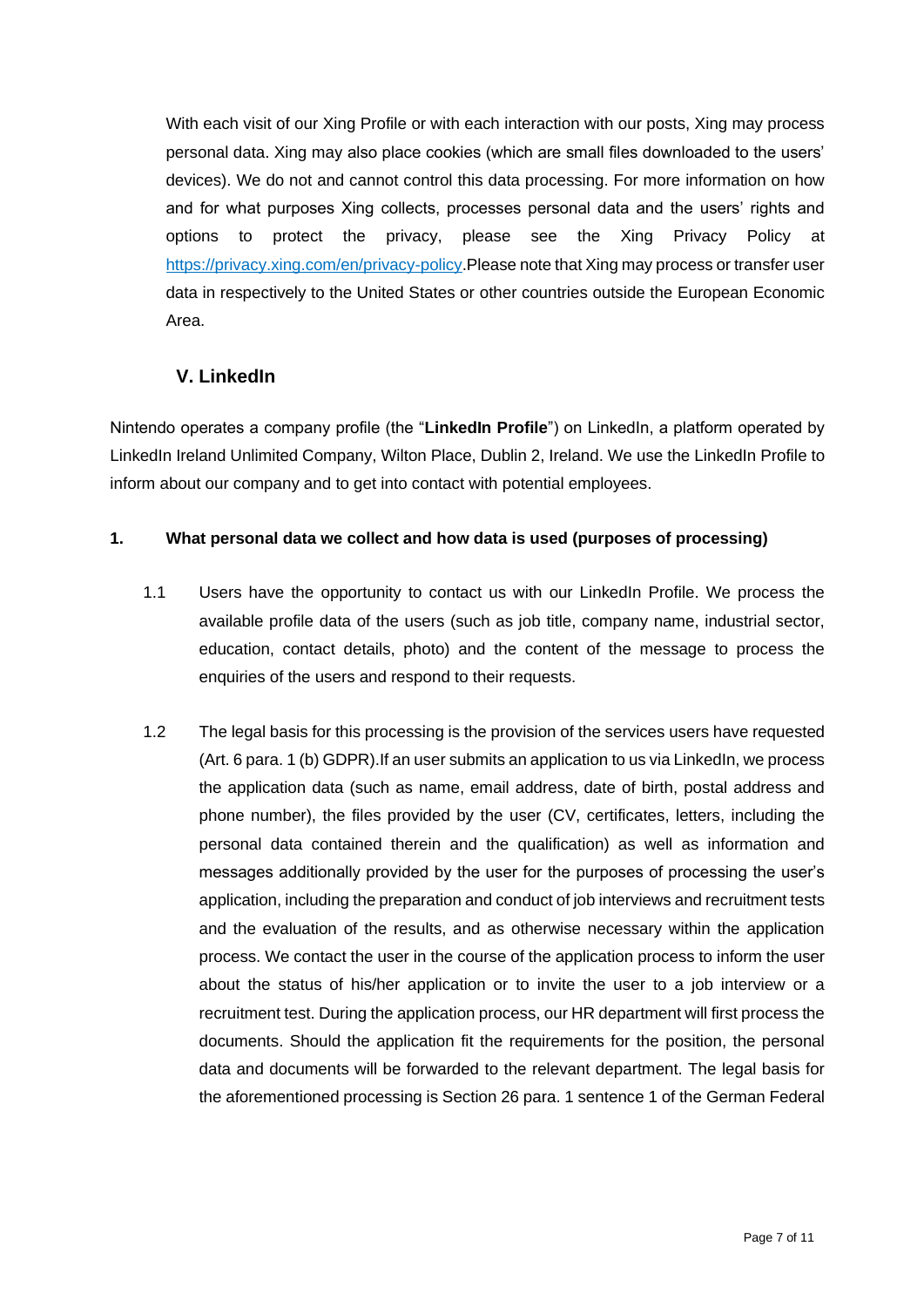Data Protection Act (Bundesdatenschutzgesetz). The processing is necessary for entering into a potential employment relationship.

During the hiring process, documents of the user will also be made available to the works council for inspection. We hereby fulfil our legal obligations regarding the codetermination rights of the works council.

The personal data will be generally deleted within six months after the end of the application process unless the user gave us his/her consent that we may store the data for a longer period and inform the user about suitable job offers in the future (Art. 6 para. 1 (a) GDPR). In case the user accepted a job offer by us, the application data will be stored in his/her personnel file.

- 1.3 We may contact a user if the user's profile raises our interests. In this case, we process the user's profile data. The legal basis is Art. 6 para. 1 (f) GDPR. We have a legitimate interest to contact other users via LinkedIn.
- 1.4 If a user registers for an event organized by us via our LinkedIn Profile, we process the profile data to enable the registration and participation. The legal basis is Art. 6 para. 1 (b) GDPR.
- 1.5 Users have the opportunity to share, comment on or "Like" our posts. We process data of the user and the respective interaction to process the enquiries of the users and respond to their requests. The legal basis for this processing is the provision of the services users have requested (Art. 6 para. 1 (b) GDPR).

#### **2. How LinkedIn processes your personal data**

With each visit of our LinkedIn Profile or with each interaction with our posts, LinkedIn may process personal data. LinkedIn may also place cookies (which are small files downloaded to the users' devices).

We do not and cannot control this data processing. For more information on how and for what purposes LinkedIn collects, processes personal data and the users' rights and options to protect the privacy, please see the LinkedIn Privacy Policy at https://www.linkedin.com/legal/privacy-policy and the LinkedIn Cookies Policy at [https://www.linkedin.com/legal/cookie-policy.](https://www.linkedin.com/legal/cookie-policy) Users can object at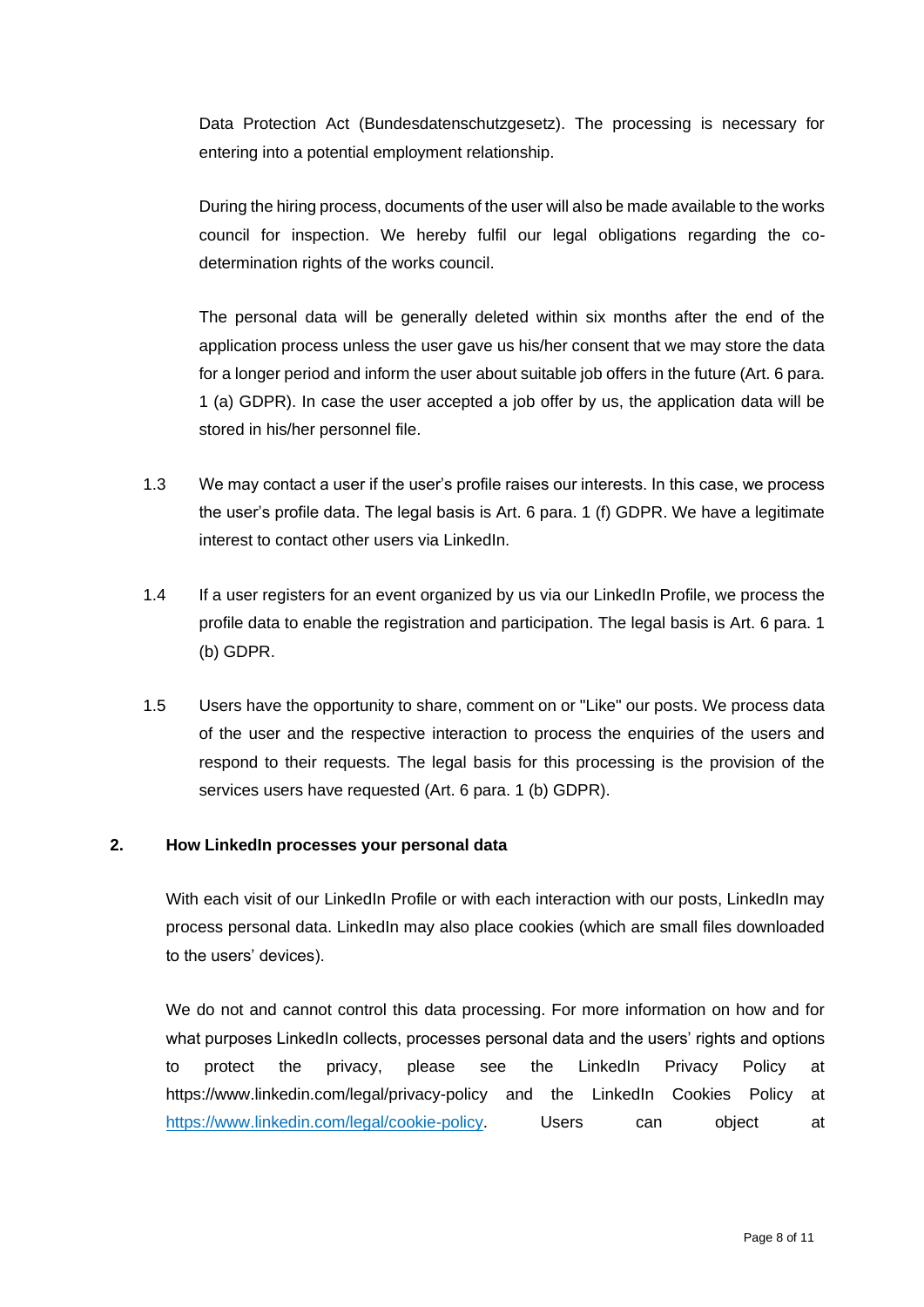[https://www.linkedin.com/psettings/guest-controls/retargeting-opt-out?trk=microsites](https://www.linkedin.com/psettings/guest-controls/retargeting-opt-out?trk=microsites-frontend_legal_cookie-policy)[frontend\\_legal\\_cookie-policy.](https://www.linkedin.com/psettings/guest-controls/retargeting-opt-out?trk=microsites-frontend_legal_cookie-policy)

Please note that LinkedIn may process or transfer user data in respectively to the United States or other countries outside the European Economic Area.

# **VI.Transfer of data to third parties**

- 1.1 If you are interested in a position with other Nintendo group companies (Europe and worldwide), we may transfer your personal data and documents to the relevant departments of the other Nintendo group company. In this event, the Nintendo group company processes your data for the purposes of processing your application and as far as necessary for the establishment of a potential employment relationship (Section 26 para. 1 sentence 1 of the German Federal Data Protection Act (Bundesdatenschutzgesetz)).
- 1.2 Where such Nintendo group companies are located outside the European Union, they are either located in a third country where the European Commission has decided that this country ensures an adequate level of data protection or appropriate safeguards for an adequate level of data protection are provided for by standard data protection clauses that have been adopted by the European Commission and that have been entered into between Nintendo and the other Nintendo group company.
- 1.3 In compliance with applicable data protection requirements, Nintendo may share your personal data with third party processors acting on our behalf (Art. 28 GDPR) and providing services in connection with the recruiting process. Where such third party processors are located outside the European Union, such third party processors are either located in a third country where the European Commission has decided that this country ensures an adequate level of data protection or appropriate safeguards for an adequate level of data protection are provided for by standard data protection clauses that have been adopted by the European Commission and that have been entered into between Nintendo and the third party data processor.

## **VII. Your rights under the GDPR**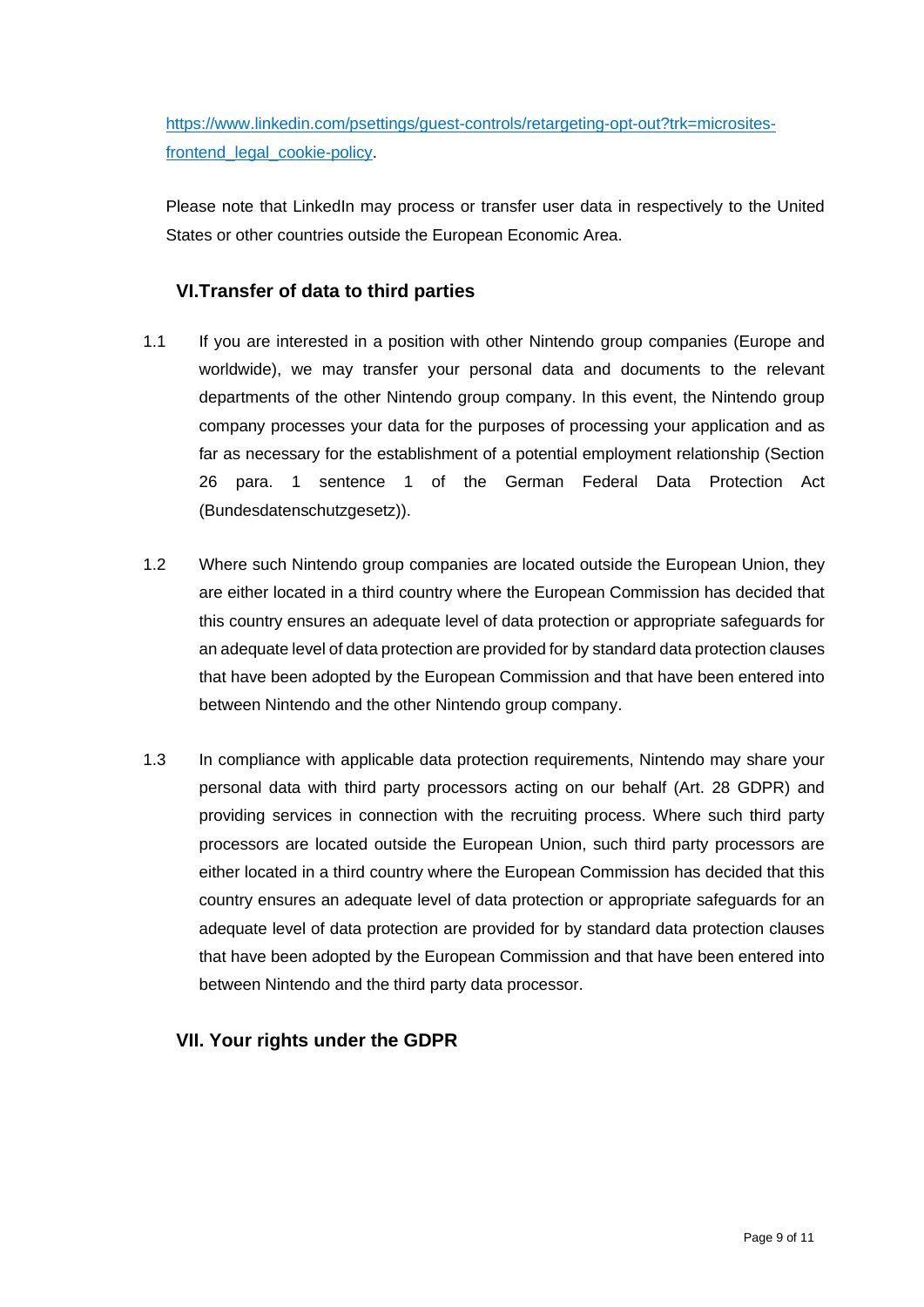In particular, but without limitation, you may have the following rights under GDPR:

- Right of access: You have the right at any time to obtain information from us as to whether or not we process personal data from you and you also have the right to obtain at any time access to your personal data stored by us.
- Right to rectification of your personal data: If we process your personal data, we shall endeavour to ensure that your personal data is accurate and up-to-date for the purposes for which we collected your personal data. If your personal data is inaccurate or incomplete, you have the right to obtain the rectification of such data.
- Right to erasure of your personal data or right to restriction of processing: You may have the right to obtain the erasure of your personal data or the restriction of processing of your personal data.
- Right to withdraw your consent: If you have given your consent to the processing of your personal data, you have the right to withdraw your consent at any time. The withdrawal of the consent does not affect the lawfulness of the processing based on the consent before withdrawal.
- Right to data portability: You may have the right to receive the personal data concerning you and which you have provided to us, in a structured, commonly used and machinereadable format or to transmit those data to another controller.
- **Right to object: You have the right to object to the processing of your personal data at any time if we process your personal data for direct marketing purposes or if we process your personal data in order to pursue our legitimate interest and there are grounds relating to your particular situation.**

To exercise the aforementioned rights you may at any time contact us as provided in Section VII. below.

• Right to lodge a complaint with supervisory authority: You have the right to lodge a complaint with a data protection supervisory authority located in the European Union.

With regard to any data processing by Xing and/or LinkedIn and your related rights under GDPR, please directly contact Xing and/or LinkedIn.